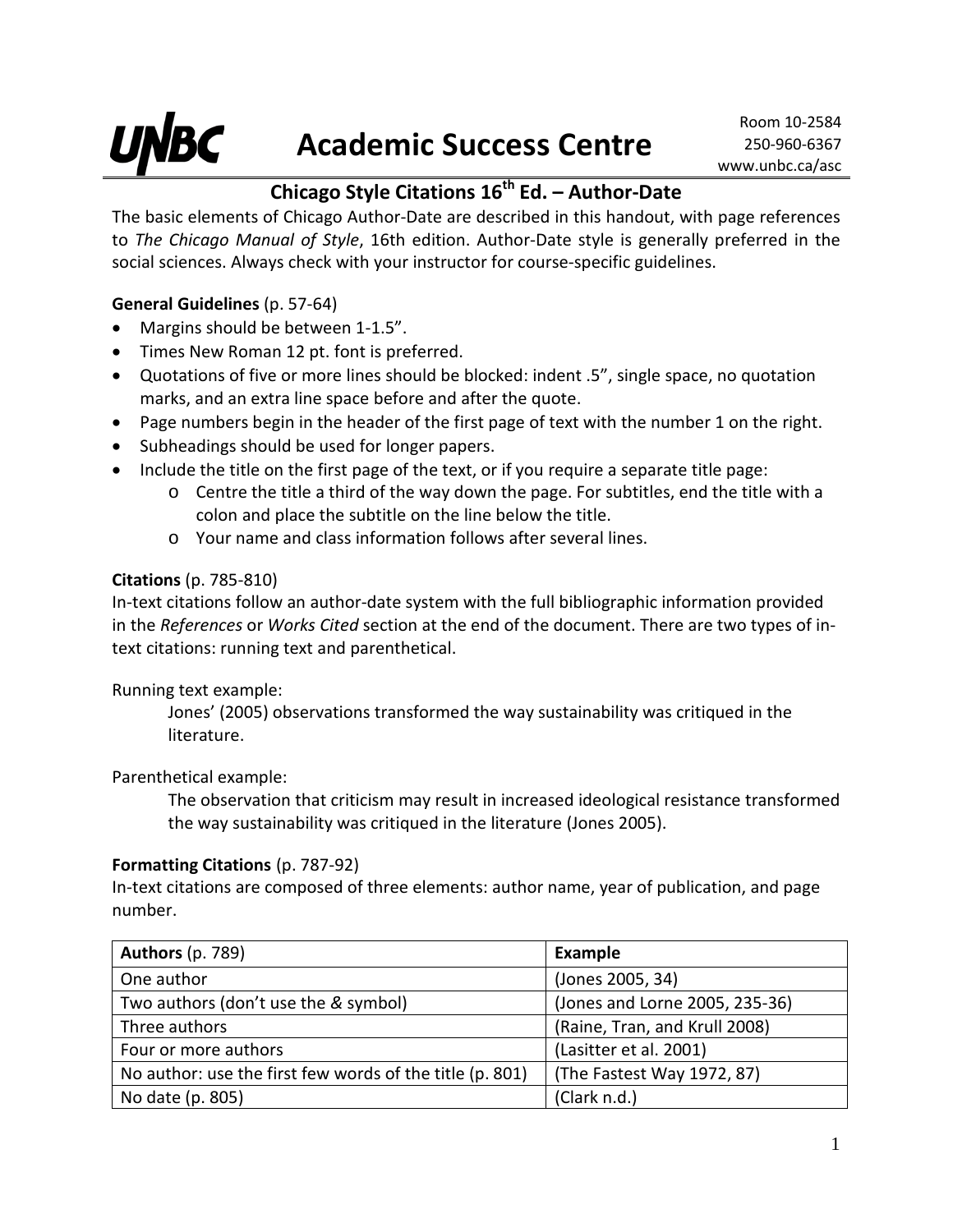#### **References or Works Cited List** (p. 787-810)

Begin on a separate page. Single space alphabetized entries using a hanging indent and a line space between each entry.

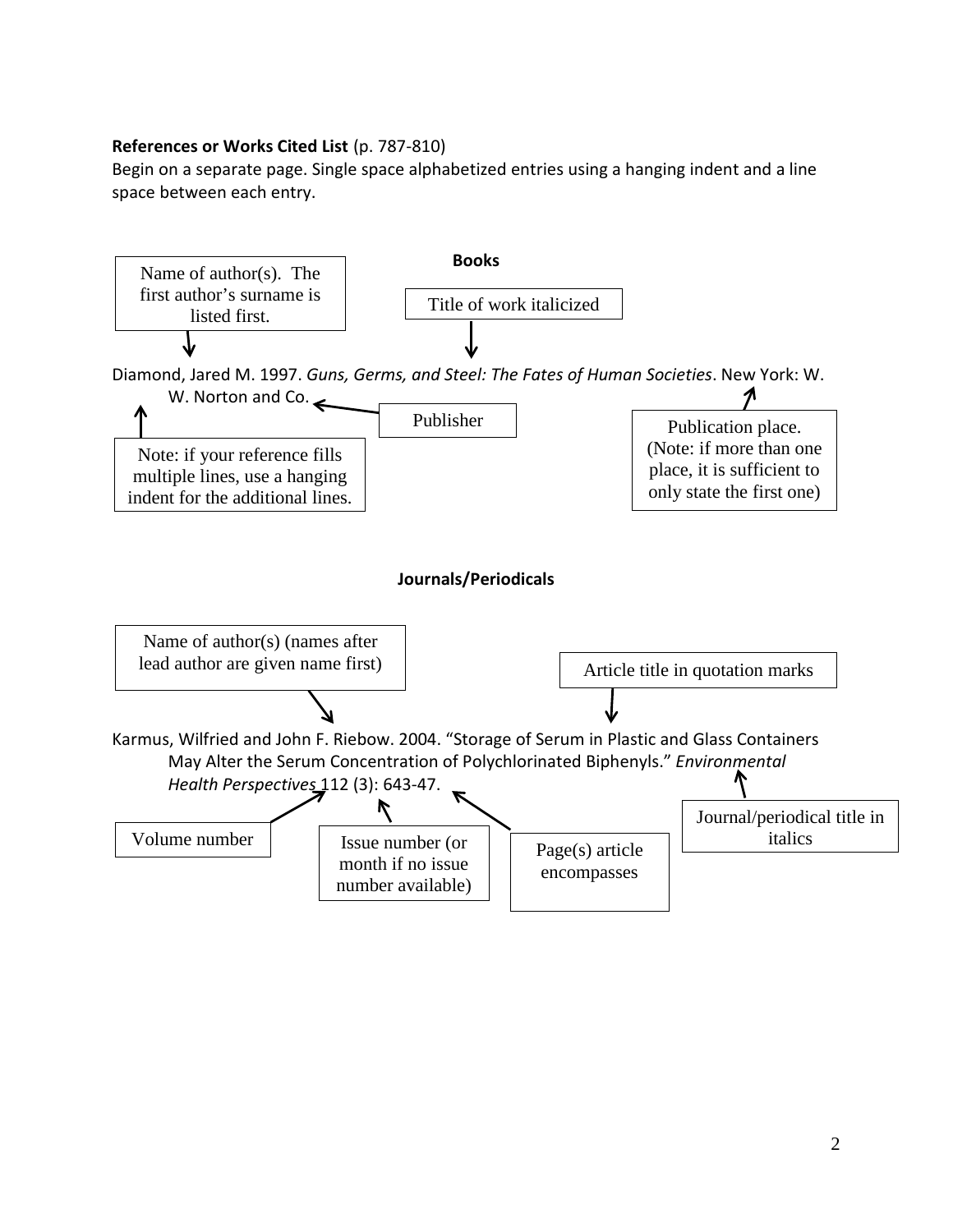| <b>Source</b>                                   | <b>In-text citation</b> | <b>References/Works Cited Entry</b>                                                                            |
|-------------------------------------------------|-------------------------|----------------------------------------------------------------------------------------------------------------|
| $Book - single author$                          | (Holmlund 2002, 159)    | Holmlund, Chris. 2002. Impossible Bodies: Femininity and Masculinity at the                                    |
|                                                 |                         | Movies. New York: Routledge.                                                                                   |
| Book – multiple authors                         | (Cranton and Saunders   | Cranton, M. and G. Saunders. 1992. Islanders in the Stream: A History of the                                   |
|                                                 | 1992, 24)               | Bahamian People. Athens: University of Georgia Press.                                                          |
|                                                 | (Wilson et al. 1999)    | Wilson, Charles Robert, Alfred Bester, and Kim Newman. 1999. Beyond Ghastly                                    |
|                                                 |                         | Yet Again: Summations of the Torture Porn Trend. Sydney: False Press.                                          |
| $Book - corporate author$                       | (International Monetary | International Monetary Fund. 1997. Surveys of African Economies: Algeria,                                      |
|                                                 | Fund 1977)              | Mali, Morocco, and Tunisia. Washington, D.C.: International Monetary                                           |
|                                                 |                         | Fund.                                                                                                          |
| Book – chapter/item                             | (Repgen 1987, 324)      | Repgen, Konrad. 1987. "What is a 'Religious War'?" In Politics and Society in                                  |
| from an anthology                               |                         | Reformation Europe, edited by E. I. Kouri and Tom Scott, 311-28. London:                                       |
|                                                 |                         | Macmillan.                                                                                                     |
| $\overline{\text{Book}}$ – editor/translator    | (Murakami 1990)         | Murakami, Haruki. 1990. Hard-boiled Wonderland and the End of the World,                                       |
|                                                 |                         | translated by Harold Birnbaum. New York: Vintage.                                                              |
|                                                 | (Sampson 2003)          | Sampson, Stephan. 2003. Journeys Into Dawn: Reports from the Aboveground,                                      |
|                                                 |                         | edited by Hunter S Thompson and Jonathan Depp. Sydney: False Press.                                            |
| Book – electronic                               | (Austen 2007) if para-  | Austen, Jane. 2007. Pride and Prejudice. New York: Penguin Classics. Kindle                                    |
|                                                 | phrasing                | edition.                                                                                                       |
|                                                 | (Austen 2007, chap27)   | Consult with your professor/instructor to find out how s/he wants e-                                           |
|                                                 | if quoting              | books to be referenced.                                                                                        |
| Journal/periodical                              | (Herring 1998, 216)     | Herring, Gina. 1998. "The Beguiled: Misogynist Myth or Feminist Fable?"                                        |
|                                                 |                         | Literature Film Quarterly 26 (3): 214-19.                                                                      |
| Electronic journal/                             | (Yin 2003, 23)          | Yin, Sandra. 2007. American Demographics 25 (7): 22-26. Academic Search<br>Premier. doi:10.1086/ahr.113.3.752. |
| periodical (not to be<br>confused with websites |                         |                                                                                                                |
|                                                 |                         | It is always preferable to provide the doi rather than the URL because                                         |
| [see below])                                    |                         | URLs can be very long and some journal/periodical database use                                                 |
|                                                 |                         | dynamic URLs that change on daily basis.                                                                       |
|                                                 |                         | Make sure that a) the 'd' in 'doi' is lowercase and b) that there is no                                        |
|                                                 |                         | space between 'doi:' and the numerical sequence.                                                               |
|                                                 |                         | If there is no doi, place the URL where the doi would be, and remove the                                       |
|                                                 |                         | hyperlink (see: 'Websites' below).                                                                             |
|                                                 |                         |                                                                                                                |